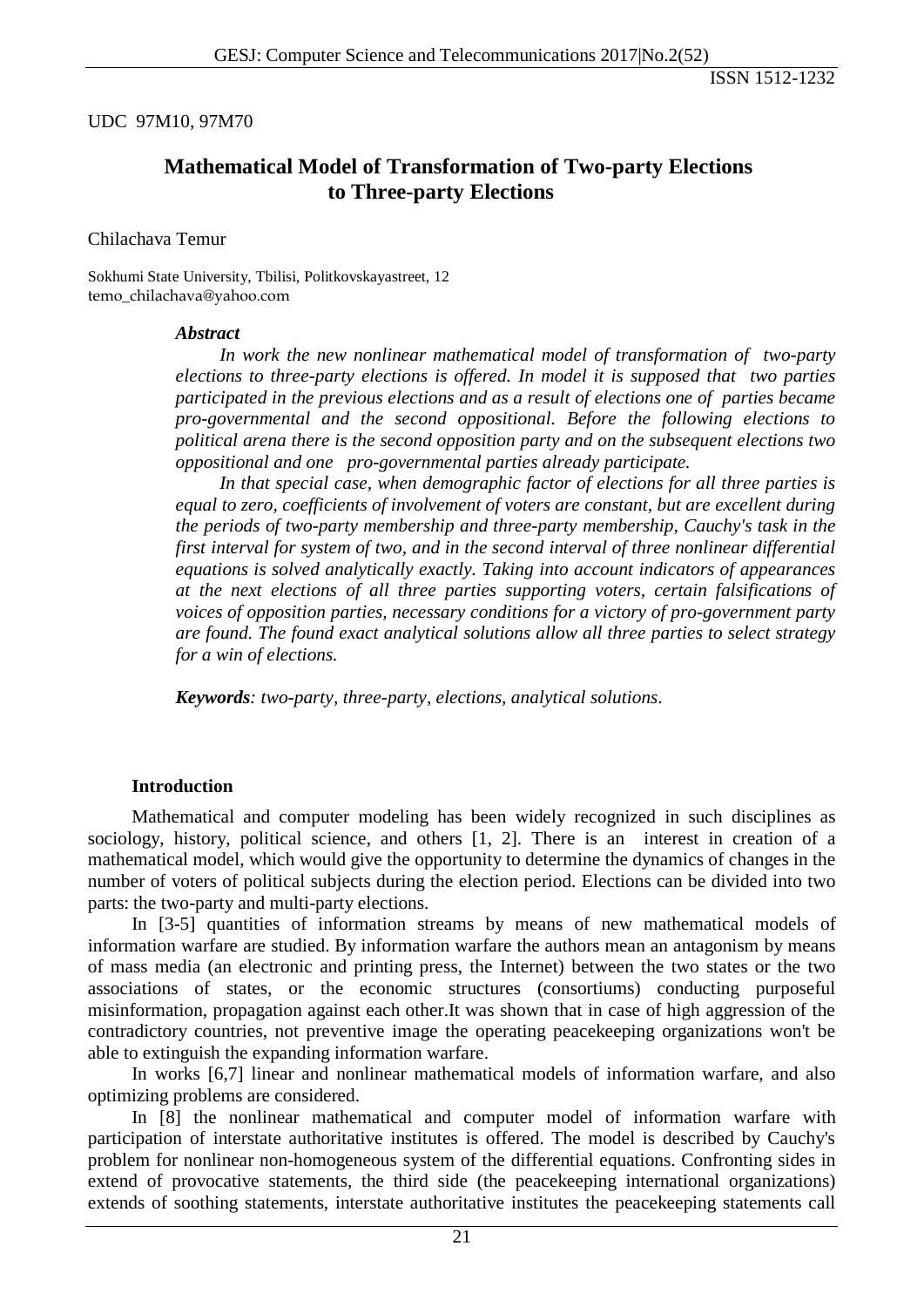the sides for the termination of information warfare. In that specific case, modes of information warfare "aggressor- victim", for the third peacekeeping side are received exact analytical solutions, and functions defining number of the provocative statements distributed by the antagonistic sides satisfy to Cauchy's problems for Riccati certain equations which are solved by a numerical method. For the general model computer modeling is carried out and shown that irrespective of high aggression of confronting sides, interstate authoritative institutes will be able to extinguish information warfare and when for this purpose efforts of only the international organizations insufficiently.

The article [9, 10] concerns of Chilker task is entered - refers to the boundary value problem for a system of ordinary differential equations and optimal control problem. In Chilker tasks right boundary conditions are set in different, uncommitted time points for different coordinates of the unknown vector — functions. Proposed methods solutions of Chilker tasks.

In works [11, 12] the mathematical model of political rivalry devoted to the description of fight occurring in imperious elite competing (but not necessarily antagonistic) political forces, for example, power branches is considered. It is supposed that each of the sides has ideas of "number" of the power which this side would like to have itself, and about "number" of the power which she would like to have for the partner.

These papers [13-17] present the nonlinear mathematical model of the public or the administrative management (or the macro and micro model). The cases of both constant and variable pressure forces on freethinking people were analyzed. Exact analytical decisions which determine dynamics of a spirit both free-thinking people, and operated (conformists) of people by time are received. During this analyses various governance systems were considered: a liberal, democratic, semi dictatorial and dictatorial.

These works [18-24] considered a two or three-party (one pro-government and two opposition parties) nonlinear mathematical model of elections when coefficients are constant. The assumption was made that the number of voters remain the same between two consecutive elections (zero demographic factor of voters). The exact analytical solutions were received. The conditions under which opposition party can win the upcoming elections were established.

These works [25-28] considered a two-party (pro-government and opposition parties) nonlinear mathematical model of elections with variable coefficients.

In work [29] proposed the nonlinear mathematical model with variable coefficients in the case of three-party elections, that describes the dynamics of the quantitative change of the votes of the pro-government and two opposition parties from election to election. The model takes into account the change in the total number of voters in the period from election to election, i.e. the socalled demographic factor during the elections is taken into account. The model considered the cases with variable coefficients. In the particular case obtained exact analytical solutions. The conditions have been identified under which the opposition can win the forthcoming elections, and in some cases, the pro-government party can stay in power. In general Cauchy problem was solved numerically using the MATLAB software package.

In [30] consider the nonlinear mathematical model of bilateral assimilation without demographic factor. It was shown that the most part of the population talking in the third language is assimilated by that widespread language which speaks bigger number of people (linear assimilation). Also it was shown that in case of zero demographic factor of all three subjects, the population with less widespread language completely assimilates the states with two various widespread languages, and the result of assimilation (redistribution of the assimilated population) is connected with initial quantities, technological and economic capabilities of the assimilating states.

In [31] mathematical modeling of nonlinear process of assimilation taking into account demographic factor is offered. In considered model taking into account demographic factor natural decrease in the population of the assimilating states and a natural increase of the population which has undergone bilateral assimilation is supposed. At some ratios between coefficients of natural change of the population of the assimilating states, and also assimilation coefficients, for nonlinear system of three differential equations are received the two first integral. Cases of two powerful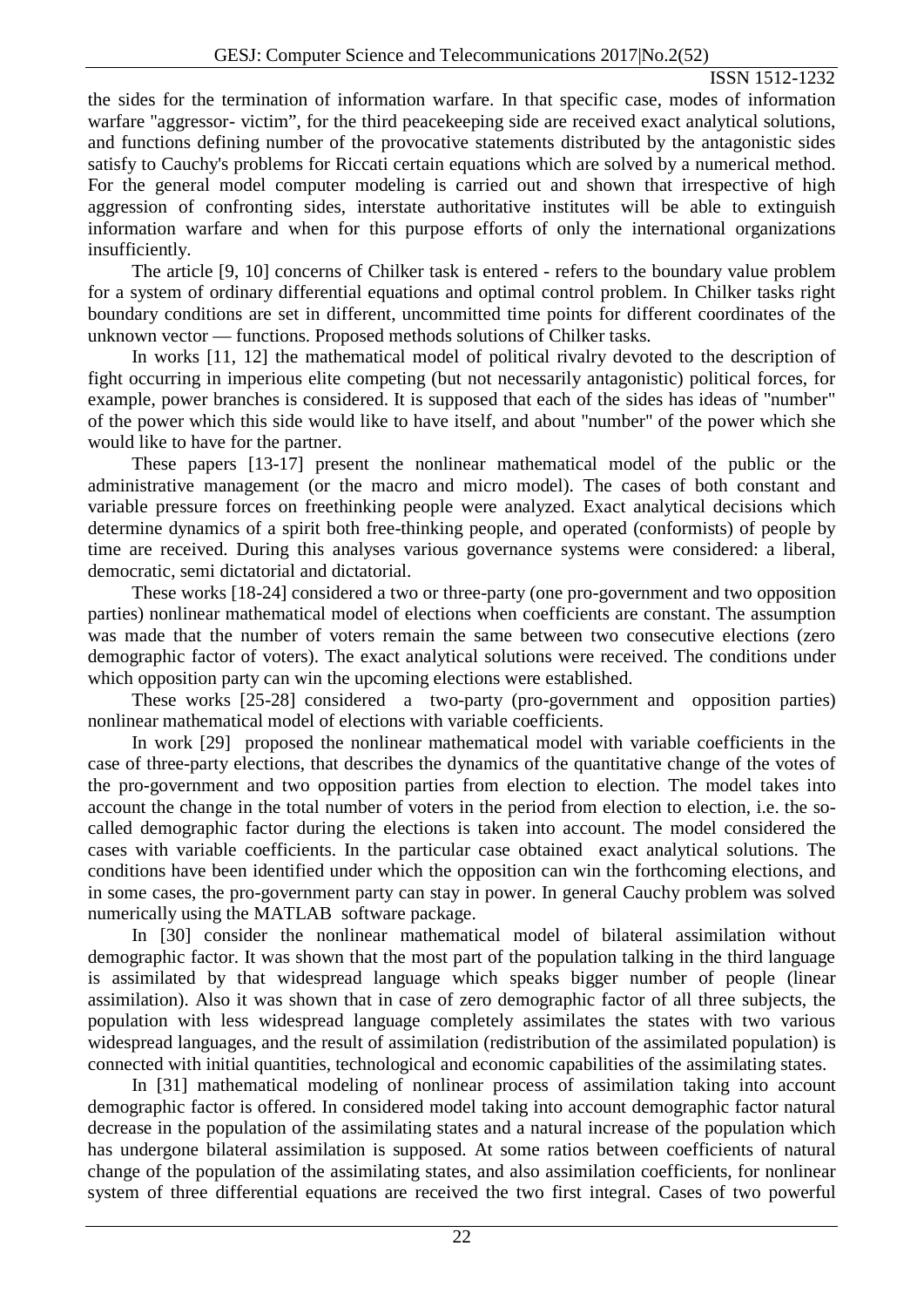states assimilating the population of small state formation (autonomy), with different number of the population, both with identical and with various economic and technological capabilities are considered. It is shown that in the first case the problem is actually reduced to nonlinear system of two differential equations describing the classical model "predator - the victim", thus, naturally a role of the victim plays the population which has undergone assimilation, and a predator role the population of one of the assimilating states. The population of the second assimilating state in the first case changes in proportion (the coefficient of proportionality is equal to the relation of the population of assimilators in an initial time point) to the population of the first assimilating side. In the second case the problem is actually reduced to nonlinear system of two differential equations describing type model "a predator – the victim", with the closed integrated curves on the phase plane. In both cases there is no full assimilation of the population to less widespread language. Intervals of change of number of the population of all three objects of model are found. The considered mathematical models which in some approach can model real situations, with the real assimilating countries and the state formations (an autonomy or formation with the unrecognized status), undergone to bilateral assimilation, show that for them the only possibility to avoid from assimilation is the natural demographic increase in population and hope for natural decrease in the population of the assimilating states.

In [32] mathematical modeling of nonlinear process of the assimilation taking into account positive demographic factor which underwent bilateral assimilation of the side and zero demographic factor of the assimilating sides is considered. In model three objects are considered: the population and government institutions with widespread first language, influencing by means of state and administrative resources on the population of the third state formation for the purpose of their assimilation; the population and government institutions with widespread second language, influencing by means of state and administrative resources on the population of the third state formation for the purpose of their assimilation; population of the third state formation which is exposed to bilateral assimilation from two powerful states or the coalitions.

For nonlinear system of three differential equations of the first order are received the two first integral. Special cases of two powerful states assimilating the population of small state formation (autonomy), with different initial number of the population, both with identical and with various economic and technological capabilities are considered. It is shown that in all cases there is a full assimilation of the population to less widespread language. Thus, proportions in which assimilate the powerful states the population of small state formation are found.

In [33] work mathematical modeling of nonlinear process of two-level assimilation taking into account demographic factors of three sides is offered.

In [34] is proposed the nonlinear mathematical model with variable coefficients in the case of three-party elections, that describes the dynamics of the quantitative change of the votes of the progovernment and two opposition parties from election to election. The model considers four objects: state and administrative structures, acting by means of administrative resources for oppositionminded voters with the aim to win their support for the pro-government party; voters who support the first opposition party; voters who support the second opposition party; voters who support the pro-government party. The model takes into account the change in the total number of voters in the period from election to election, i.e. the so-called demographic factor during the elections is taken into account. The model considered the cases with variable coefficients. In particular, we assume that in the period between elections coefficients of "attracting" voters are exponentially increasing function of time. In the particular case we obtain exact analytical solutions. The conditions have been identified under which the opposition can win the forthcoming elections, and in some cases, the pro-government party can stay in power.In general Cauchy problem was solved numerically using the MATLAB software package.

In [35] the nonlinear continuous mathematical model of interference of fundamental and applied researches on the example of one, perhaps closed for external customers, of scientifically – research institute (micro-model) is considered. For a special case, Cauchy's problem for nonlinear system of differential equations of first order is definitely decided analytically. In more general case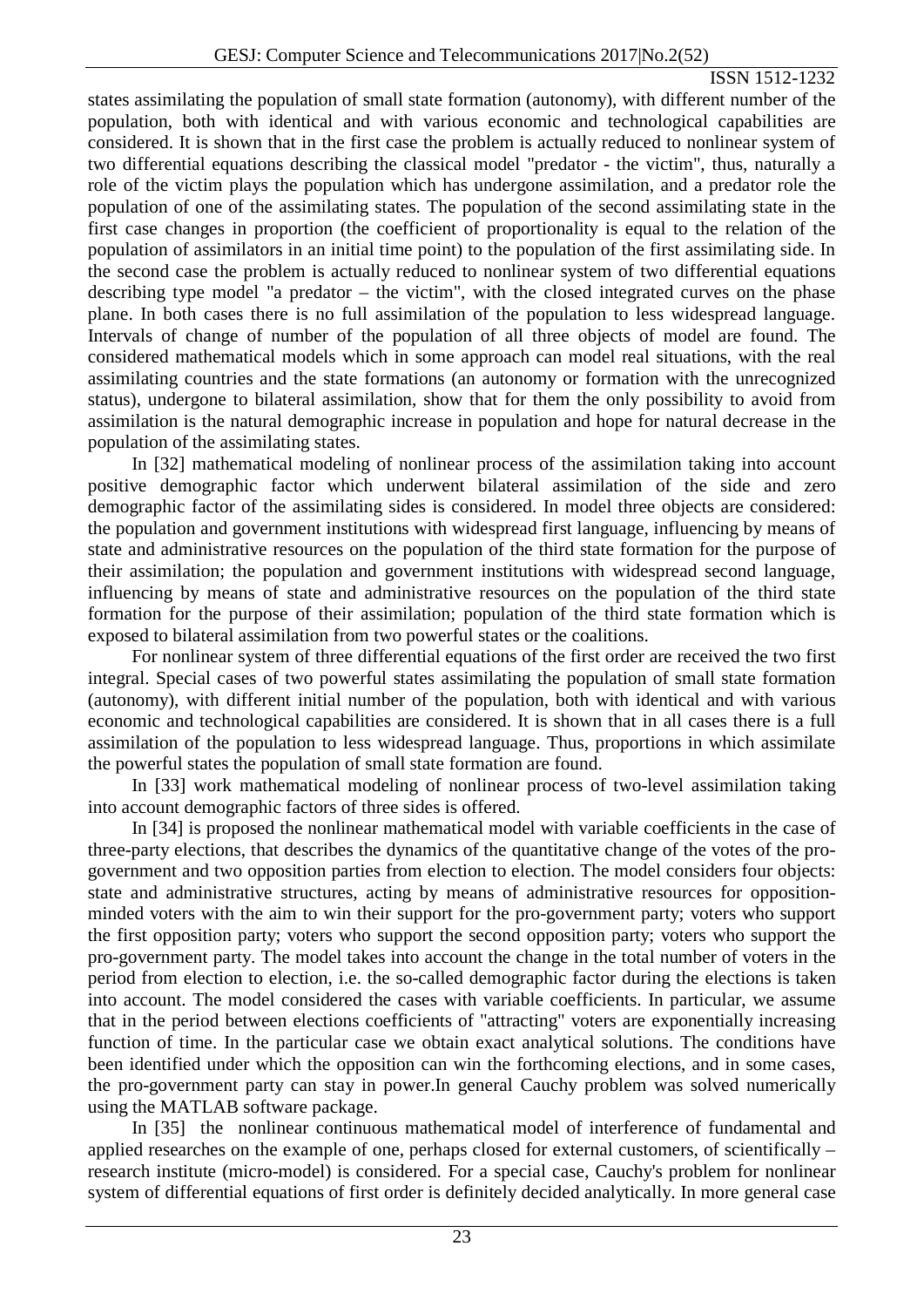based on Bendikson's criteria the theorem of not existence in the first quarter of the phase plane of solutions of closed integral curves is proved. Conditions on model parameters in case of which existence of limited solutions of system of nonlinear differential equations is possible are found.

## **1. General mathematical model of transformation of two-party elections to three-party elections**

We will consider the general mathematical model of transformation of two-party elections to three-party elections, from the accounting of demographic factor of elections which we have an appearance:

$$
\begin{cases}\n\frac{dN_1(t)}{dt} = (\alpha_1(t) - \alpha_2(t))N_1(t)N_2(t) + (\alpha_1(t) - \alpha_3(t))N_1(t)N_3(t) - F_1(N_1(t),t) + \gamma_1(t)N_1(t) \\
\frac{dN_2(t)}{dt} = (\alpha_2(t) - \alpha_1(t))N_1(t)N_2(t) + (\alpha_2(t) - \alpha_3(t))N_2(t)N_3(t) - F_2(N_2(t),t) + \gamma_2(t)N_2(t) \tag{1.1}\n\end{cases}
$$
\n
$$
\begin{cases}\n\frac{dN_3(t)}{dt} = (\alpha_3(t) - \alpha_1(t))N_1(t)N_3(t) + (\alpha_3(t) - \alpha_2(t))N_2(t)N_3(t) + F_1(N_1,t) + F_2(N_2,t) + \gamma_3(t)N_3(t) \\
t \in (0,T],\n\end{cases}
$$
\n(1.1)

$$
N_1(0) = N_{10}, N_2(0) = 0, N_3(0) = N_{30}, N_{30} > N_{10}
$$
\n(1.2)

$$
N_2(t) \equiv 0, \quad F_2(N_2(t), t) \equiv 0, \quad t \in [0, T_1), \ T_1 < T
$$

$$
N_2(T_1) = N_{20} > 0
$$

In this nonlinear mathematical model (1.1), (1.2) all coefficients are variables and demographic factors are taken into consideration.

Equations (1.1) is defined in the interval  $t \in (0,T]$ , and initial conditions (of Cauchy)  $t = 0$ moment of time.

We look for the solution of the Cauchy problem on the segment  $t \in [0,T]$  in the class of continuous differentiable functions

$$
N_1(t), N_2(t), N_3[t] \in C^1[0, T]. \tag{1.3}
$$

In a nonlinear system of differential equations (1.1):

 $N_1(t)$ ,  $N_2(t)$ ,  $N_3(t)$  − are the numbers of supports of two opposition and one ruling party ( $N_3(t)$ ) at time *t*,

 $t = 0$  - is the time of previous elections, when one of the parties  $N_3(t)$  won the elections and became the ruling party;

 $t = T -$  is the time of the following elections (in many cases  $T = 4$  years or 1460 days);

 $t = T_1 (0 < T_1 < T)$  - time-point, when to political arena there is the second opposition

party  $N_2(t)$ ;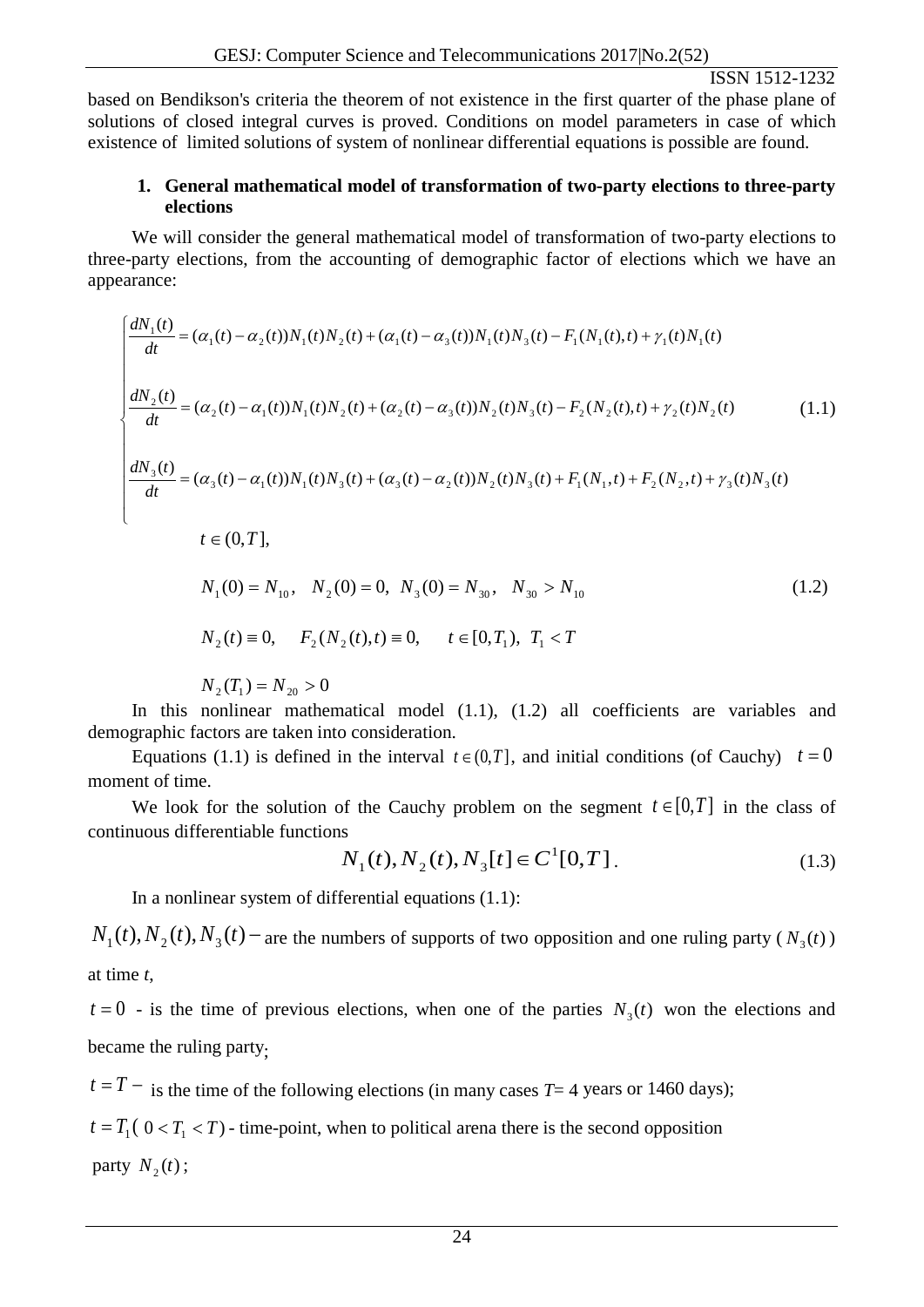$\alpha_1(t), \alpha_2(t), \alpha_3(t)$  -- are the coefficients of attracting votes by the first and second opposition party and the ruling party at time *t*. They largely depend on the action programs, as well as financial, technological and informational capacities of the political parties.

 $F_1(N_1(t), t)$ ,  $F_2(N_2(t), t)$  -- are the continuous positive functions, that define the scale of used administrative resources.

 $\gamma_1(t)$ ,  $\gamma_2(t)$ ,  $\gamma_3(t)$  -- are the coefficients that describe demographic changes of the parties.

#### **2. A special case with zero demographic factor of elections**

We will consider a special case when the functions characterizing use of administrative resources are linear concerning the first variables, demographic factors of elections of all three parties are equal to zero and parameters of model are constant.

$$
F_1(N_1(t),t) = \beta_1 N_1(t), \quad F_2(N_1(t),t) = \beta_1 N_2(t),
$$
  
\n
$$
\gamma_1(t) = \gamma_2(t) = \gamma_3(t) \equiv 0, \quad t \in [0,T],
$$
\n(2.1)

$$
\alpha_1(t) = \alpha_1 = const > 0, \alpha_2(t) = \alpha_2 = const > 0, \alpha_3(t) = \alpha_3 = const > 0
$$
  
\n $\beta_1 = const > 0, \ \beta_2 = const > 0.$ 

Taking into account (2.1), (1.1) and (1.2) will correspond in the following look

$$
\begin{cases}\n\frac{dN_1(t)}{dt} = (\alpha_1 - \alpha_3)N_1(t)N_3(t) - \beta_1 N_1(t) \\
\frac{dN_3(t)}{dt} = (\alpha_3 - \alpha_1)N_1(t)N_3(t) + \beta_1 N_1(t) \\
N_1(0) = N_{10}, \quad N_3(0) = N_{30}, \quad N_{30} > N_{10}\n\end{cases}
$$
\n(2.2)

$$
\begin{cases}\n\frac{dN_1(t)}{dt} = (\alpha_{11} - \alpha_{31})N_1(t)N_3(t) + (\alpha_{11} - \alpha_2)N_1(t)N_2(t) - \beta_{11}N_1(t) \\
\frac{dN_2(t)}{dt} = (-\alpha_{11} + \alpha_2)N_1(t)N_2(t) + (\alpha_2 - \alpha_{31})N_3(t)N_2(t) - \beta_2N_2(t) \\
\frac{dN_3(t)}{dt} = (-\alpha_{11} + \alpha_{31})N_1(t)N_3(t) + (-\alpha_2 + \alpha_{31})N_3(t)N_2(t) + \beta_{11}N_1(t) + \beta_2N_2(t) \\
t \in (T_1, T], \quad N_1(T_1) = N_{11}, \qquad N_2(T_1) = N_{20} > 0, \quad N_3(T_1) = N_{31}\n\end{cases}
$$
\n(2.3)

Thus, we get the two Cauchy problem (2.2), (2.3).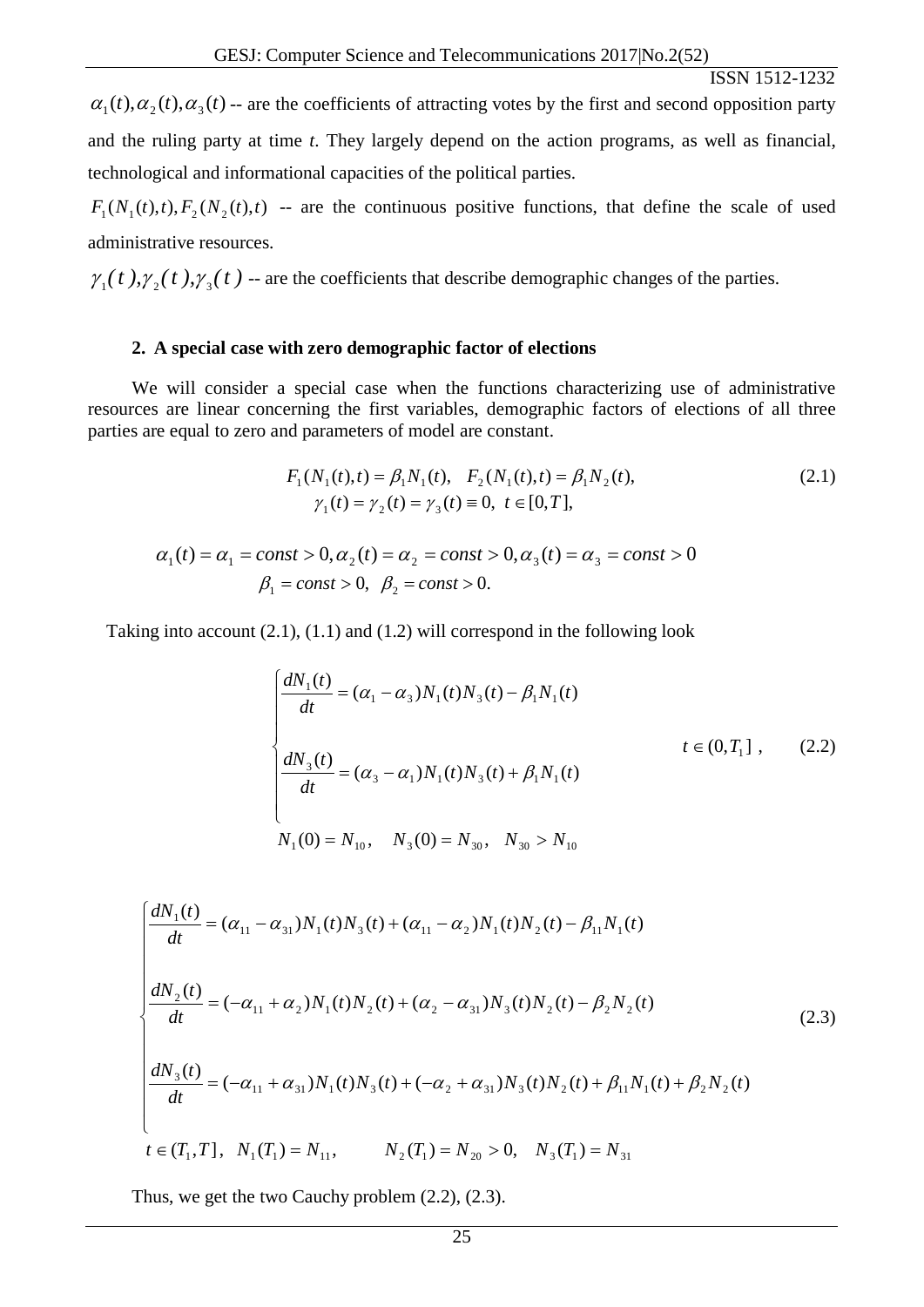The solution of the Cauchy problem (2.2) has the form

$$
N_1(t) + N_2(t) = N_{10} + N_{30} = a, \quad t \in [0, T_1]
$$

When  $b = a(\alpha_1 - \alpha_3) - \beta_1 \neq 0$ ,

$$
\begin{cases}\nN_1(t) = \frac{N_{10}(1 + \alpha_1 - \alpha_3) \exp(bt)}{1 + (\alpha_1 - \alpha_3) \exp(bt)} \\
N_3(t) = \frac{a + [N_{30}(\alpha_1 - \alpha_3) - N_{10}] \exp(bt)}{1 + (\alpha_1 - \alpha_3) \exp(bt)}\n\end{cases}
$$
\n(2.4)

When  $b = a(\alpha_1 - \alpha_3) - \beta_1 = 0$ ,

$$
\begin{cases}\nN_1(t) = \frac{N_{10}}{1 + N_{10}(\alpha_1 - \alpha_3)t} \\
N_3(t) = \frac{N_{30} + a(\alpha_1 - \alpha_3)N_{10}t}{1 + (\alpha_1 - \alpha_3)N_{10}t}\n\end{cases}
$$
\n(2.5)

Therefore, it agrees (2.4), (2.5), we will receive initial values for Cauchy's task (2.3)

$$
N_1(T_1) = N_{11} = \begin{cases} \frac{N_{10}(1 + \alpha_1 - \alpha_3) \exp(bT_1)}{1 + (\alpha_1 - \alpha_3) \exp(bT_1)}, a(\alpha_1 - \alpha_3) \neq \beta_1\\ \frac{N_{10}}{1 + N_{10}(\alpha_1 - \alpha_3)T_1}, a(\alpha_1 - \alpha_3) = \beta_1 \end{cases}
$$
(2.6)

$$
N_{3}(T_{1}) = N_{31} = \begin{cases} \frac{a + [N_{30}(\alpha_{1} - \alpha_{3}) - N_{10}] \exp(bT_{1})}{1 + (\alpha_{1} - \alpha_{3}) \exp(bT_{1})}, a(\alpha_{1} - \alpha_{3}) \neq \beta_{1} \\ \frac{N_{30} + a(\alpha_{1} - \alpha_{3})N_{10}T_{1}}{1 + N_{10}(\alpha_{1} - \alpha_{3})T_{1}}, a(\alpha_{1} - \alpha_{3}) = \beta_{1} \end{cases}
$$
(2.7)

From (2.3) it is easy to receive the first integral of system

$$
N_1(t) + N_2(t) + N_3(t) = N_{11} + N_{20} + N_{31} = c, \qquad t \in [T_1, T]
$$
\n(2.8)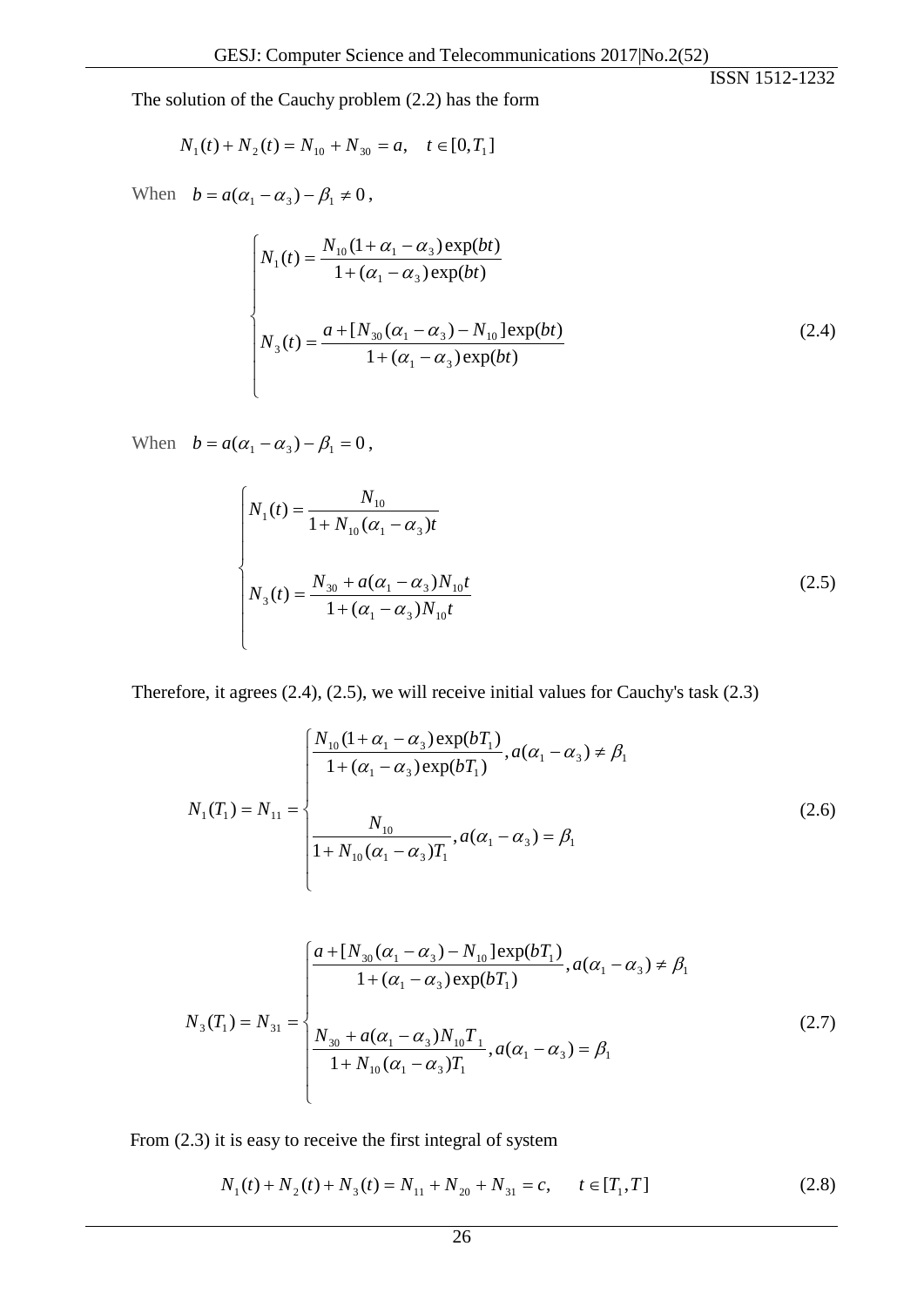If takes place  $c(\alpha_{11} - \alpha_2) = \beta_{11} - \beta_2$ , then

$$
N_1(t) = \frac{N_{11}}{N_{20}} N_2(t), \quad t \in [T_1, T], \ p = \frac{N_{20}}{N_{11}}.
$$

Then the exact solution of the Cauchy problem (2.3) has the form

$$
\begin{cases}\n\frac{(\alpha_{11} - \alpha_{31})c - \beta_{11}}{\alpha_{11} - \alpha_{31} + p(\alpha_{2} - \alpha_{31})} N_{11} \exp\{[(\alpha_{11} - \alpha_{31})c - \beta_{11}](t - T_{1})\} \\
N_{1}(t) = \frac{(\alpha_{11} - \alpha_{31})c - \beta_{11}}{(\alpha_{11} - \alpha_{31})c - \beta_{11}} + N_{11} \exp\{[(\alpha_{11} - \alpha_{31})c - \beta_{11}](t - T_{1})\} - N_{11} \\
\alpha_{11} - \alpha_{31} + p(\alpha_{2} - \alpha_{31}) + N_{11} \exp\{[(\alpha_{11} - \alpha_{31})c - \beta_{11}](t - T_{1})\} - N_{11} \\
N_{2}(t) = pN_{1}(t) \\
N_{3}(t) = c - (p + 1)N_{1}(t)\n\end{cases}
$$
\n(2.9)

Analysis exact solutions of (2.9) shows that under full turnout of voters supporting the respective parties, the pro-government party wins the next elections, if the inequality

$$
N_3(T) > N_1(T) + N_2(T). \tag{2.10}
$$

If the relative appearances  $0 < k_1 < 1$ ,  $0 < k_2 < 1$ ,  $0 < k_3 < 1$  of voters supporting the respective parties, and consideration relative to the falsification of the votes of the opposition parties  $0 < \delta_1 < 1$ ,  $0 < \delta_2 < 1$ , you can specify the inequality under which the pro-government party wins the next elections

$$
k_3 N_3(T) > k_1 (1 - \delta_1) N_1(T) + k_2 (1 - \delta_2) N_2(T).
$$
 (2.11)

It should also be noted that the implementation in  $(2.10)$ ,  $(2.11)$ , the opposite inequality, progovernment party will lose the next elections, and the equality in relations (2.10), (2.11) the number of votes the pro-government and two opposition parties together will be the same (equal to the number of seats in Parliament for the pro-government party and opposition parties, which could lead to a political crisis associated with the inability of acquisition of the government or to the coalition government).

#### **References:**

- 1. Samarski A.A., Mihailov A.P. Mathematical modeling. Moskow,Fizmatlit, 2006 (Russian).
- 2. Chilachava T.I., Dzidziguri Ts.D. Mathematical modeling. Tbilisi, Inovacia, 2008 (Georgian).
- 3. Chilachava T.I., Kereselidze N. Mathematical modeling of the information warfare. Georgian Electronic Scientific Journal: Computer Science and Telecommunications, 2010, № 1 (24), pp.78 -105 (Georgian).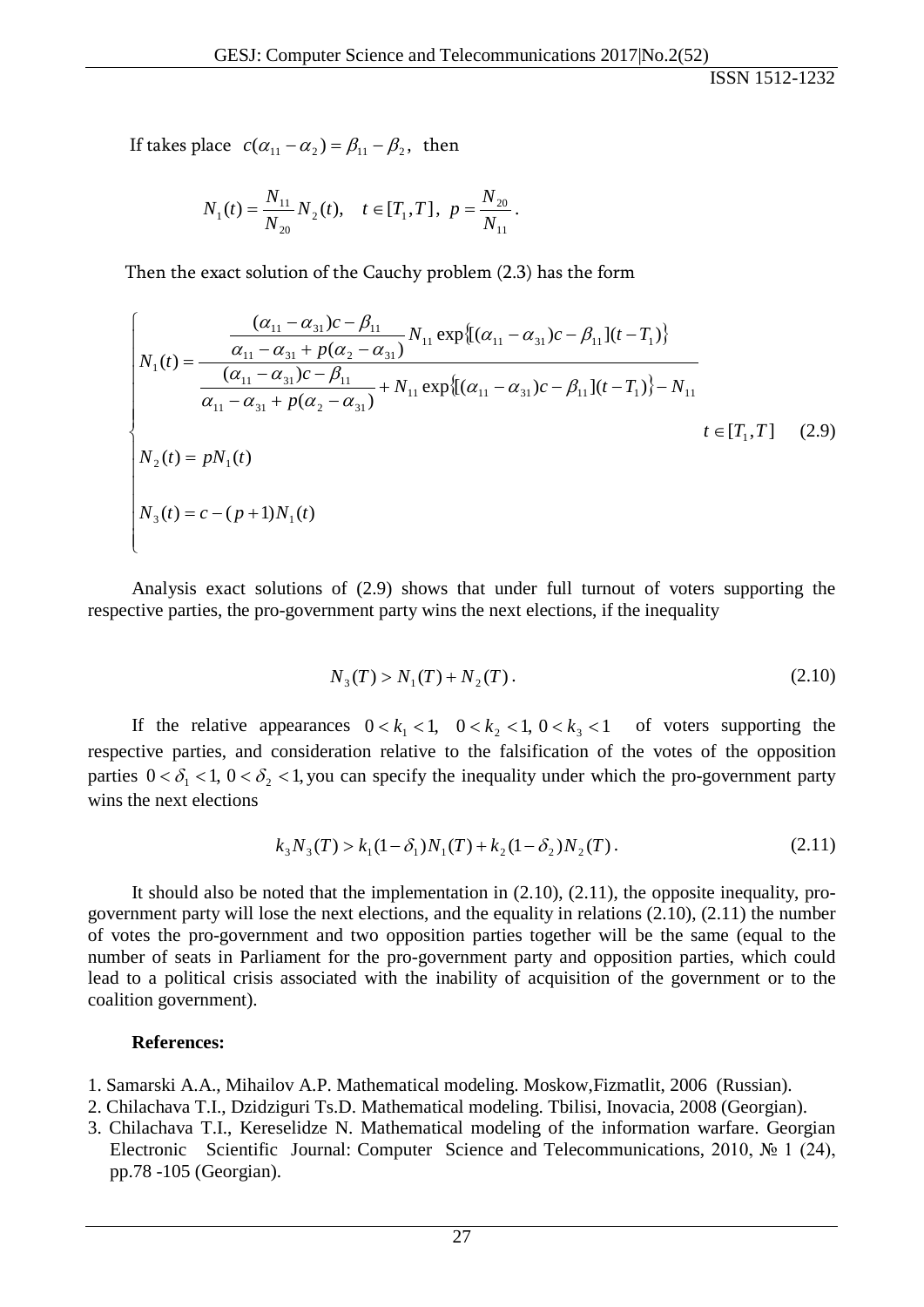- 4. Chilachava T.I., Kereselidze N.G. Non-preventive continuous linear mathematical model of information warfare. Sokhumi State University Proceedings, Mathematics and Computer Sciences, 2009, № VII, pp. 91 – 112.
- 5. Chilachava T.I., Kereselidze N.G. Continuous linear mathematical model of preventive information warfare. Sokhumi State University Proceedings, Mathematics and Computer Sciences, 2009, №VII, pp.113 – 141.
- 6. Chilachava T.I., Kereselidze N.G. Optimizing Problem of Mathematical Model of Preventive Information Warfare, Informational and Communication Technologies – Theory and Practice: Proceedings of the International Scientific Conference ICTMC-2010 USA, Imprint: Nova,  $2011$ , pp.  $525 - 529$ .
- 7. Chilachava T.I., Kereselidze N.G. Mathematical modeling of information warfare. Information warfare, 2011, №1(17), стр. 28 – 35 (Russian).
- 8. Chilachava, T.I. Chakhvadze A. Continuous nonlinear mathematical and computer model of information warfare with participation of authoritative interstate institutes. Georgian Electronic Scientific Journal: Computer Science and Telecommunications, 2014,  $\mathcal{N}$ <sup>o</sup> 4(44), pp. 53 – 74.
- 9. Kereselidze N.G. Chilker's type mathematical and computer models in the information warfare. Information warfare, 2016, № 2(38), pp. 28 – 35 (Russian).
- 10. Kereselidze N. An optimal control problem in mathematical and computer models of the information warfare. Differential and Difference Equations with Applications: ICDDEA, Amadora, Portugal, May 2015, Selected Contributions**.** Springer Proceedings in Mathematics & Statistics, 164,DOI 10.1007/978-3-319-32857-7\_28, Springer International Publishing Switzerland 2016, pp. 303 - 311.
- 11. Mihailov A.P., Iuhno L.F.The simplest model of balance between the two branches of government.Math modeling., Moskow, 2001, v.13, № 1, pp. 65-75 (Russian).
- 12. Mihailov A.P.,Petrov A.P. Behavioral hypotheses and mathematical modeling in the humanities. Math modeling, 2011, v.23, № 6, pp.18 - 32 (Russian).
- 13. Chilachava T.I., Dzidziguri Ts.D.,Sulava L.O., Chakaberia M.R. Nonlinear mathematical model of administrative management.Sokhumi State University Proceedings, Mathematics and Computer Sciences, vol. VII, 2009, pp.169 – 180 (Georgian).
- 14. Chilachava T.I.,Dziziguri Ts.D, Sulava L.O., Chakaberia M.R.Nonlinear mathematical model of administrative pressure. First International Conference, Book of Abstracts, Batumi, 2010, pp. 74 –75.
- 15. Chilachava T.I.,Dziziguri Ts.D., Sulava L.O., Chakaberia M.R.A nonlinear mathematical model of administration. Abstracts of the International conference "Information and computer technology, simulations". Dedicated to the 80th anniversary of Prangishvili I.V., 2010, pp. 203 - 204.
- 16. Chilachava T.I.,Sulava L.O., Chakaberia M.R. [About one nonlinear mathematical model of](http://scholar.google.com/scholar?cluster=4399520164326842245&hl=en&oi=scholarr)  [management.](http://scholar.google.com/scholar?cluster=4399520164326842245&hl=en&oi=scholarr) Problems of security management of complex systems. Proceedings of the XVIII International Conference, Moscow, 2010, pp. 492 – 496 (Russian).
- 17. Chilachava T.I.,Sulava L.O. A nonlinear mathematical model of management. Georgian Electronic Scientific Journal: Computer Science and Telecommunications, 2013, №1(37) pp.  $60 - 64$  (Russian).
- 18. Chilachava T.I. Nonlinear mathematical model of the dynamics of the voters pro-government and opposition parties (the two election subjects) Basic paradigms in science and technology. Developmentforthe XXI century. TransactionsII. 2012, pp. 184 – 188 (Russian).
- 19. Chilachava T.I Nonlinear mathematical model of the dynamics of the voters pro-government and opposition parties. Problems of security management of complex systems. Proceedings of the XX International Conference, Moscow, 2012, pp. 322 – 324 (Russian).
- 20. Chilachava T.I. Nonlinear mathematical model of dynamics of voters three electoral subjects. IV International Conference of the Georgian mathematical union, Book of Abstracts, Tbilisi - Batumi, 2013, pg. 161.